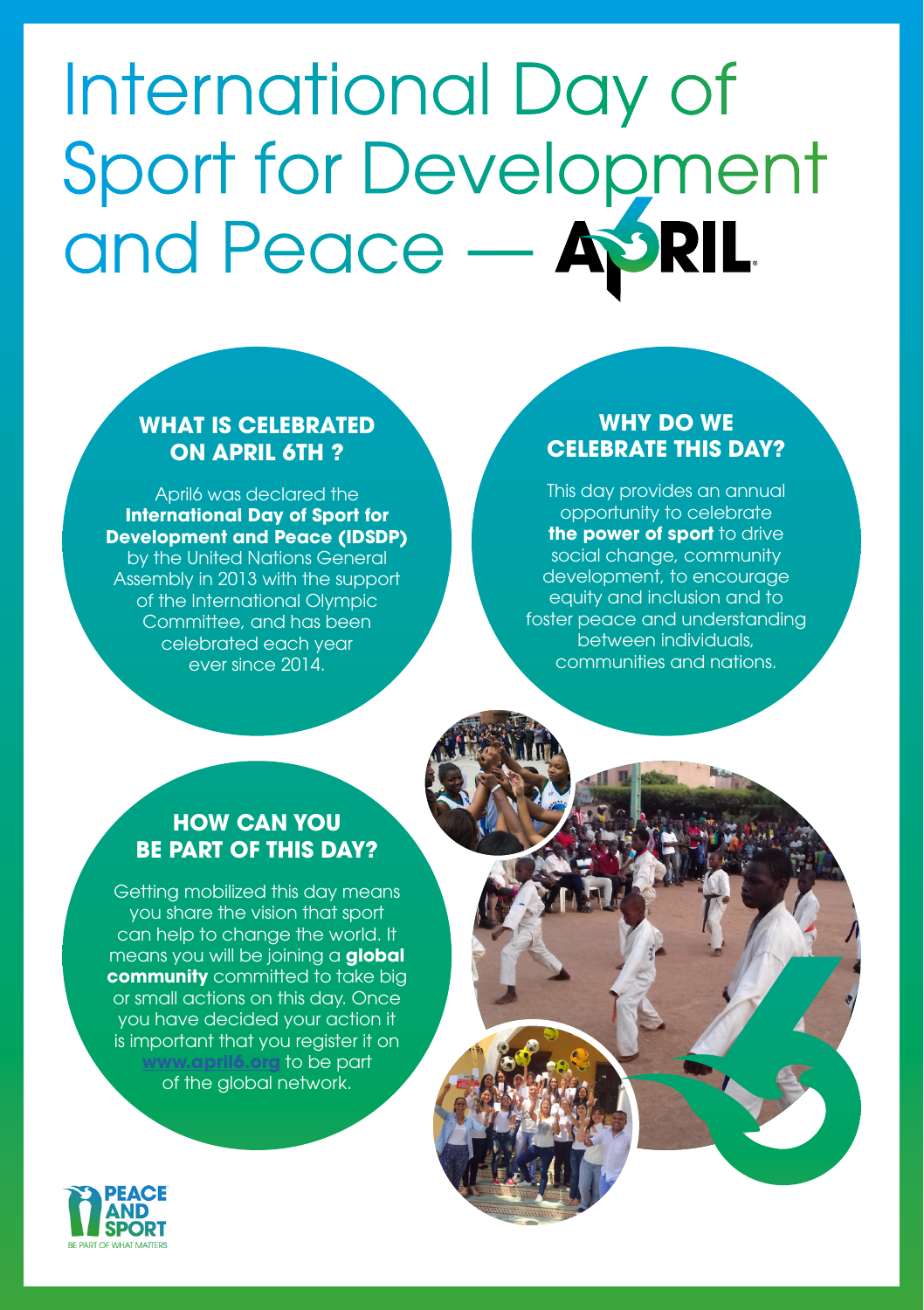## Create, Share and Communicate

## **CREATE** your event

Here are some suggestions on how to get involved. For more ideas visit **[www.april6.org](https://www.april6.org/en/)** 

**SYMBOLIC ACTION**

Rally your network around a group action :

- **S** Organize a peace walk or run
- $\bigcirc$  Put a flash mob into place
- Visit a memorial dedicated to peace or sport

#### **ARTISTIC EVENT** ြွေ့ါ်

- Give free rein to your imagination :
- **S** Organize a photo exhibition
- **S** Organize a drawing or poster competition
- **S** Organize a sport activity with good music

#### **DEBATE CONFERENCE**

Bring people together to debate the impact of sport on society.



- $\bigcirc$  Watch a movie about inspiring athletes Write to lawmakers to make April6 a national day
- Organize a lecture with local athletes or ex-athletes

#### **SPORTING EVENT**

Hold a match, tournament or game to raise awareness about the values of sport.



Collect sport equipment and donate Organize a sport activity or competition

Organize a [Sport Simple Workshop](http://www.peace-sport.org/wp-content/uploads/2018/02/fiche-sportsimpleworkshop-EN.pdf) 



**[Before your event takes place,](https://www.april6.org/en/toolbox/event-organization/checklist-of-your-event.html) [read this Checklist so you don't forget anything](https://www.april6.org/en/toolbox/event-organization/checklist-of-your-event.html)**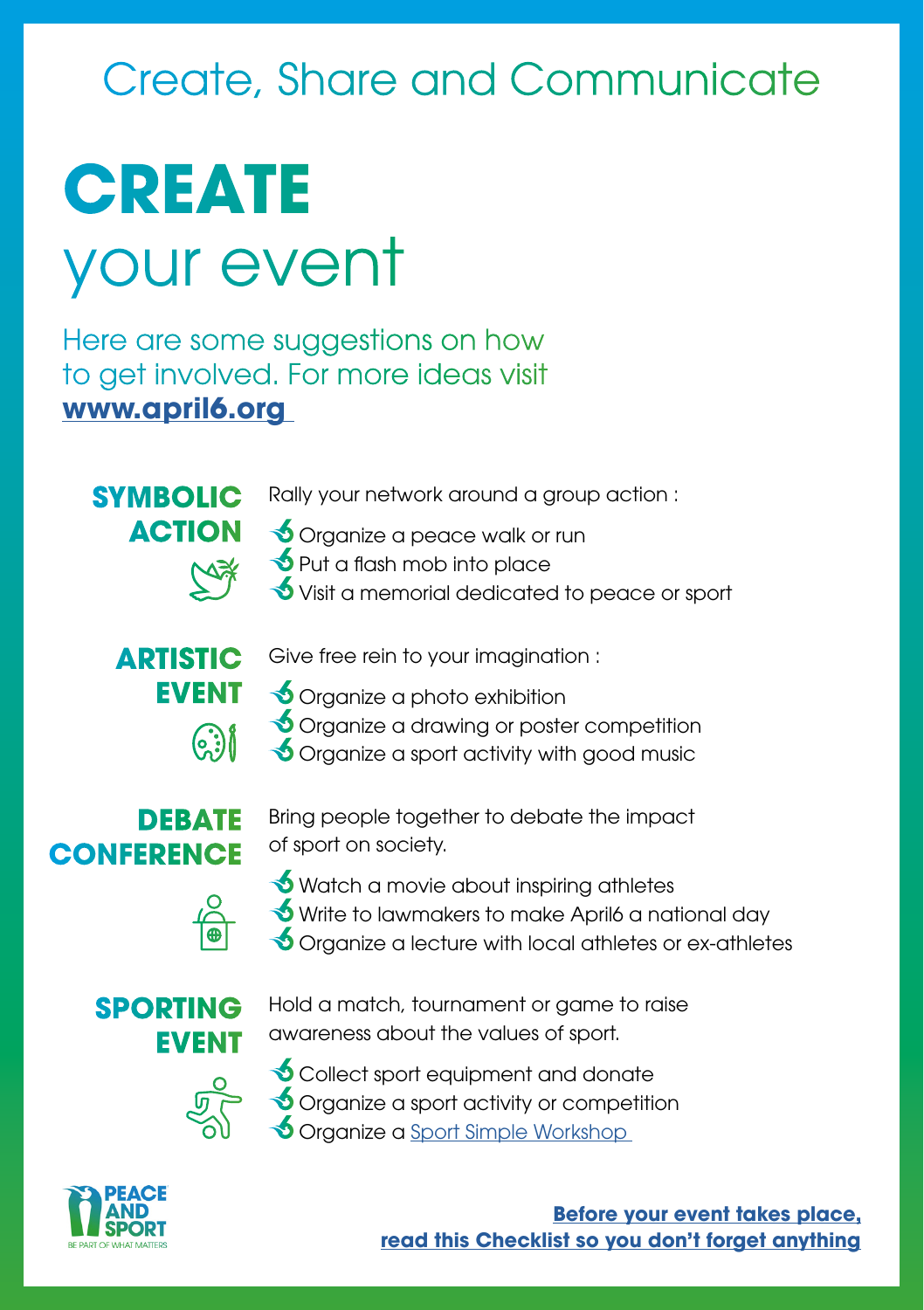# **SHARE**  your event

Before your event takes place register your initiative on **[www.april6.org](http://www.april6.org )** By registering your event in the Global Events Map, you will be part of the **April6** movement.

## **GO ON [APRIL6.ORG](http://april6.org)**

Visit **[www.april6.org](http://www.april6.org)**, click on the link **«I register my event»**  and submit your event.

#### **1 2 3 CREATE YOUR ACCOUNT**

Please log in or create an account in order to add an event.

### **REGISTER YOUR EVENT**

Once your account is created, enter your event by filling the following fields

**Name, Date, Place, Description**

# **COMMUNICATE**  on April6

Take a **[#WhiteCard]( http://www.peace-sport.org/wp-content/uploads/2018/02/fiche-whitecard-EN.pdf)** photo during your event and post it on social media using the Hashtag **#WhiteCard**.

Join the global conversation, follow **@peaceandsport** and spread the word about it.









Peace and Sport is an international, neutral and independent organization based in Monaco that contributes to peace using the power of sport.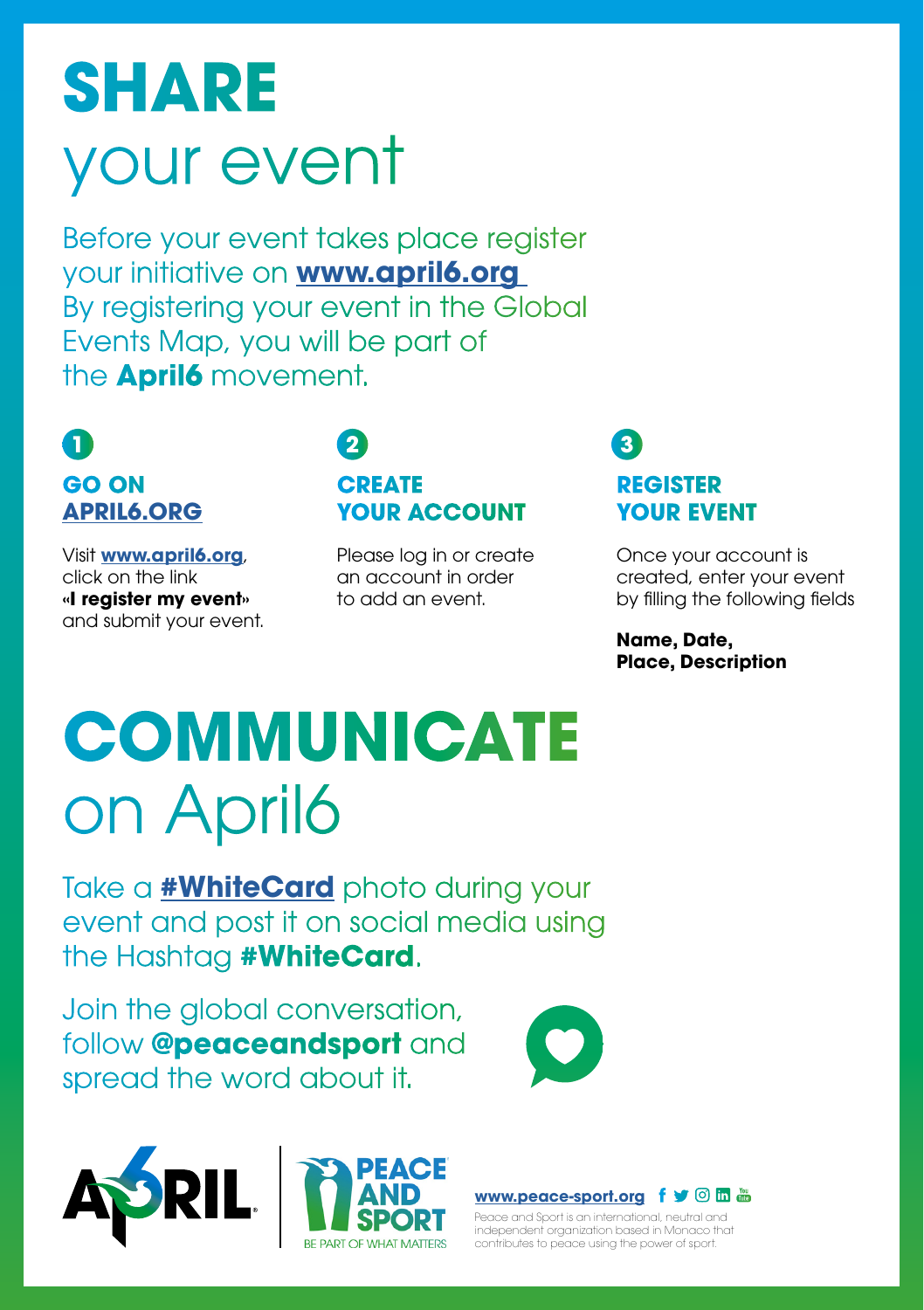## Join the **#WhiteCard Campaign**

# **WHITE**











#### **WHAT IS THE #WhiteCard CAMPAIGN ?**

The **#WhiteCard** is a worldwide digital campaign created by Peace and Sport that promotes the positive and constructive values of sport. Every year the **#WhiteCard** campaign reaches millions of people across social media.

#### **WHAT IS THE MEANING BEHIND #WhiteCard ?**

Holding up a **#WhiteCard**, just like a referee, is an action that symbolizes the positive power of sport. In contrast with the red card, which signifies the most serious offense in sport, the **#WhiteCard** is a gesture of inclusion, equity and peace.

#### **WHY TO DO A #WhiteCard ?**

The **#WhiteCard** is recognized as the symbol of the peace-through-sport movement which is used to celebrate **[april6.org](https://www.april6.org/fr/)** the International Day of Sport for Development and Peace on **[April6](https://www.april6.org/fr/)** since 2013. Participating in the digital campaign means you share and spread the vision that sport can help to change the world.